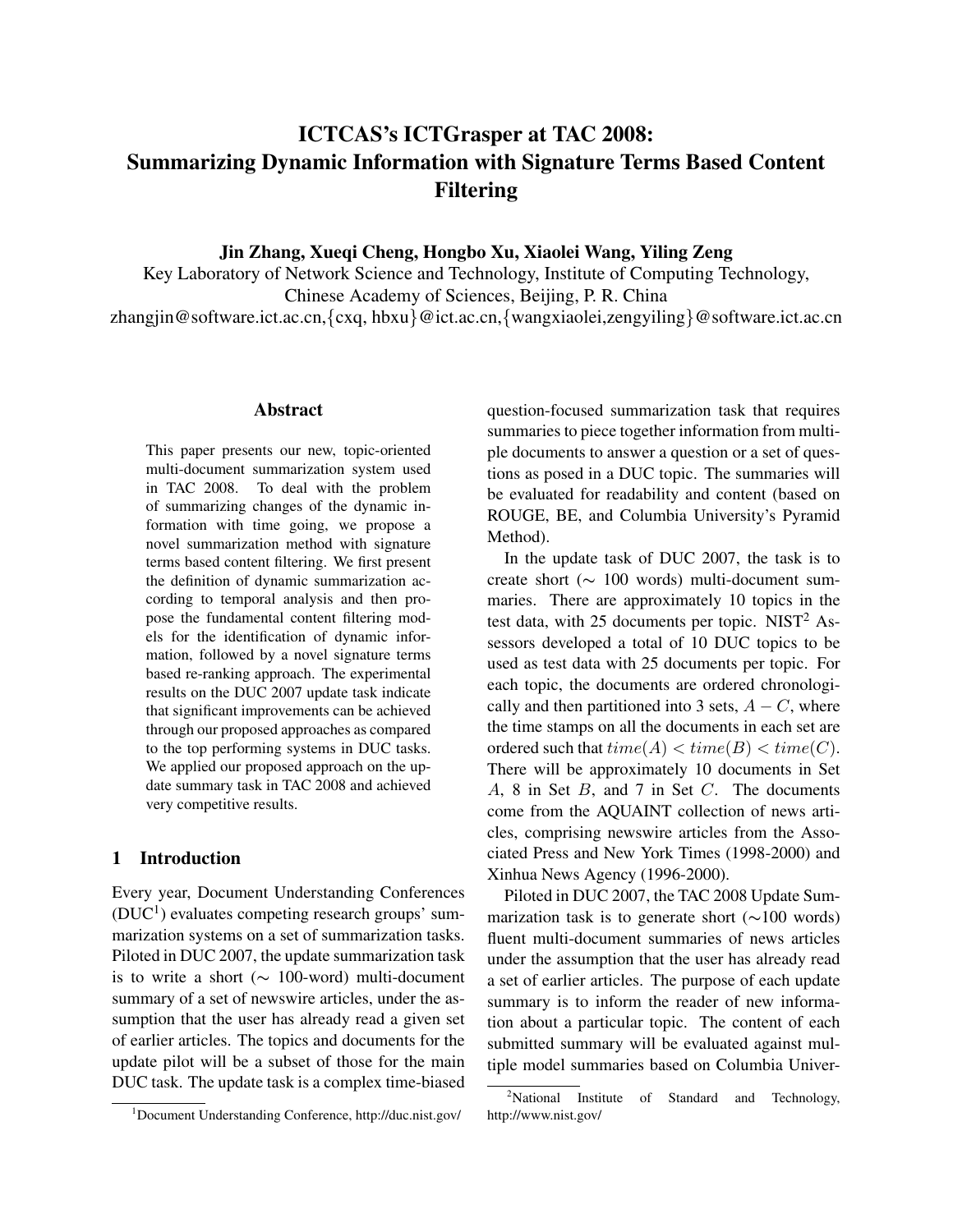sity's Pyramid method. The test dataset comprises approximately 48 topics. Each topic has a topic statement (title and narrative) and 20 relevant documents which have been divided into 2 sets: Document Set A and Document Set B. Each document set has 10 documents, where all the documents in Set A chronologically precede the documents in Set B. The documents come from the AQUAINT-2 collection of news articles. Each team may submit up to three runs (submissions) for the update summarization pilot task, ranked by priority. NIST will judge the first- and second-priority run from each team and (if resources allow) up to one additional run from each team. Runs must be fully automatic.

The topic statement could be in the form of a question or set of related questions and could include background information that the assessor thought would help clarify his/her information need. The assessor also indicated the "granularity" of the desired response for each DUC topic. That is, they indicated whether they wanted the answer to their question(s) to name specific events, people, places, etc., or whether they wanted a general, high-level answer. Only one value of granularity was given for each topic, since the goal was not to measure the effect of different granularity on system performance for a specified topic, but to provide additional information about the user's preferences to both human and automatic summarization.

As an effective and concise approach of helping users to catch the main points, document summarization has attracted much attention since the original work by Luhn (Luhn, 1958). A number of researchers have done good work in multi-document summarization (MDS). Unfortunately, much of their work has focused on the specified static document collection, without attempting to capture the changes over time. Furthermore, the difficulty of constructing an adequate model for the dynamically changing information itself is not fully recognized. The classic problem of summarization, simply put, is to take an information source, extract content from it, and present the most important content to the user in a condensed form and in a manner sensitive to the user's or application's needs (Mani, 2001), which has been studied in many variations and has been addressed through a rich diversity of summarization techniques (Erkan, 2004; Harabagiu, 2005; Shen,

2007; Zhang, 2008).

The goal of update summarization task is to provide concise, informative summaries of the periodical dynamic information devoted to a common topic thus saving the users from browsing the web content during long time. Besides its enormous size, the web content is also very dynamic-not only is information being continually added, it is also being continually removed and is often irrecoverably lost. From this perspective, the update summarization task is to generate the dynamical summarization indeed. Therefore, we can formulate the update summarization task as dynamic summarization. Dynamic summarization can be valuable for periodically monitoring the important changes for the new relevant information over a given time period. There are several situations when dynamic summarization can be of some value. Users may want to know the most important changes occurring in some domains (Jatowt, 2004; Jatowt, 2006). They can be interested in popular topics discussed in their area of interest or the changes in public opinions of web pages during a specified period. Additionally, dynamic summarization can also help predict the evolution trend of event in the web. Users can obtain the evolution trend from the sequence of summaries with time going. As a simple application of dynamic summarization, temporal summarization has attracted attention in Topic Detection and Tracking  $(TDT<sup>3</sup>)$ . Several recent attempts have been made to capture dynamic information by topic detection and tracking (Allan, 1998; Swan, 2000; Zhang, 2002; Cao, 2007). As defined in (Allan, 2001), the temporal summarization is in fact a single-document summarization, which is to summarize a single web document over a given time interval. The temporal summarization focuses on the identification of changes between individual web document, however, the challenges of multidocument are seldom addressed.

Research studies on update task of DUC 2007<sup>4</sup> go further by using signature term and term frequency distribution to generate summaries (Conroy, 2007; Hickl, 2007). Unfortunately, these approaches are knowledge based, and the summaries mostly rely on the effectiveness of term's selection. What

<sup>3</sup>TDT, http://www.nist.gov/speech/tests/tdt/

<sup>4</sup> http://www-nlpir.nist.gov/projects/duc/duc2007/tasks.html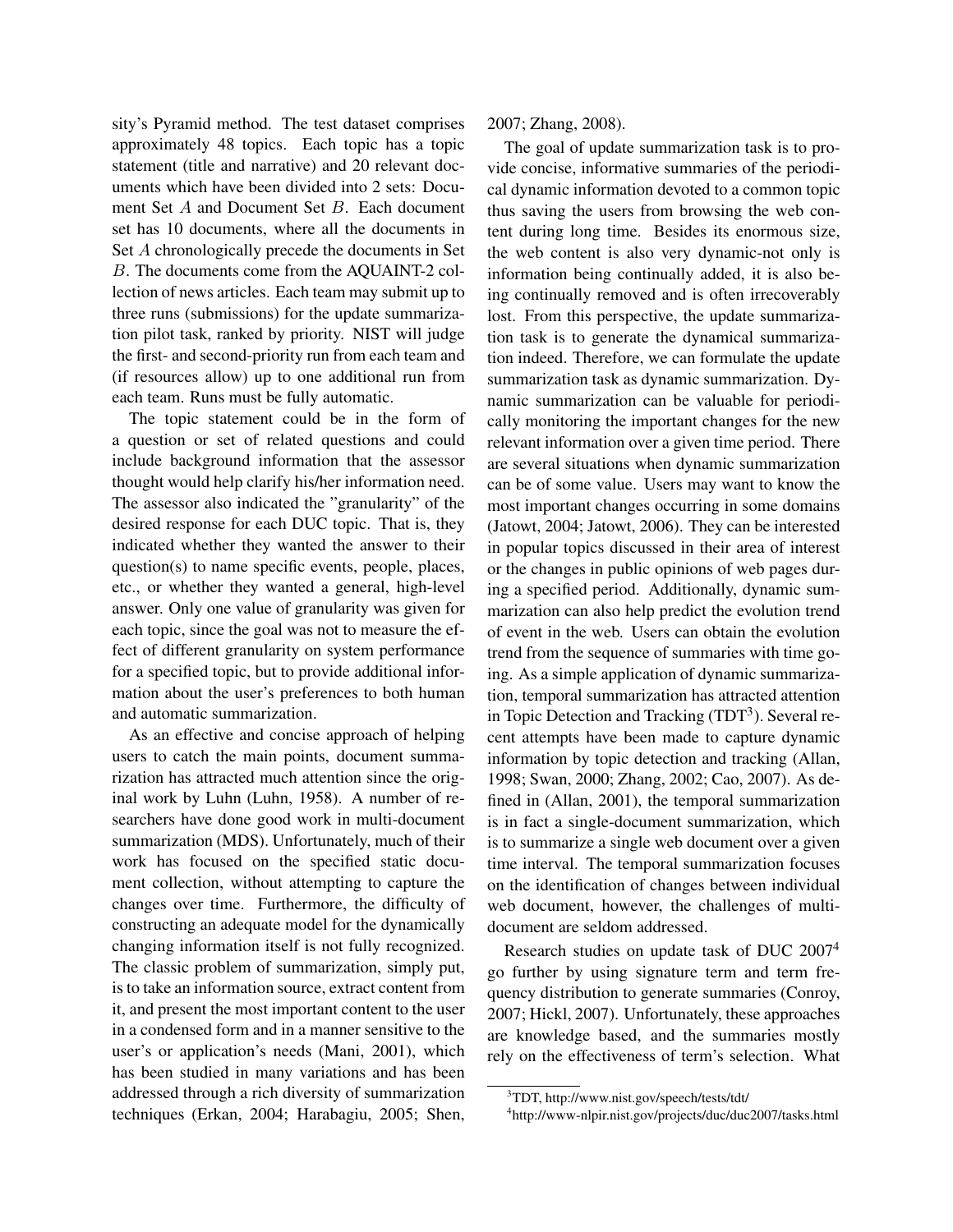is ideal for us is to investigate a machine learning method based on the detection of dynamic information, which can filter the previous content so as to generate dynamic summary. In this paper, we introduce an extensive issue of multi-document summarization, dynamic summarization, to produce summary from the dynamically changing information in the document collection. Then we propose the fundamental content filtering models for the identification of dynamic information. In order to pursue for an effective rank algorithm to identify important sentence, a signature terms based re-ranking method is presented, follows by the investigation and evaluation of content filtering approaches. Experimental results on DUC 2007 dataset show that our signature terms based content filtering approach are competitive with state-of-the-art systems developed in these areas.

In Section 2 below we give an overview of the ICTGrasper system. In Section 3 we evaluate the contribution of our proposed signature terms based content filtering. Section 4 provides a short account of our effort to adapt ICTGrasper to the TAC 2008 update summarization task. Finally we conclude with a summary and discussion of our results in TAC 2008, and look ahead to future work.

#### 2 The ICTGrasper System

In this section, we present an overview of the systems we used to generate multi-document summaries for the TAC 2008 Update Summarization Track. The architecture of the systems we developed is presented in Figure 1.

With ICTGrasper, topic-oriented multi-document summaries (such as those evaluated in the TAC 2008 Update Task) are generated in a three-step process. The first step is to segment document collection according to the temporal order with temporal analysis. Then, the second step is to identify the dynamic information with content filtering model. Finally, a signature terms based re-ranking criterion is employed to evaluate the importance of sentences, select the important sentences, and generate the dynamic summarization. In this work, ICT-Grasper mainly comprises a content filtering model for dynamic information identification and a signature terms based re-ranking criterion for scoring sen-



Figure 2: Formalization of Dynamic Summarization

tences and summaries, which are described in the subsections below.

#### 2.1 Definitions

For this study, we assume that the document collection can be broken into a sequence of document clusters according to time intervals, and a document cluster is considered to be a dynamic entity that changes and evolves over time (Jatowt, 2004). For a random variable t over time, and a random variable D, a document collection to be summarized, the document collection  $D$  can be divided into  $n$  intervals according to the time intervals. As Figure 1 shows, there are  $n$  time intervals in  $D$  (in Figure  $1(a)$ , then D can be mapped to n sub-collections according to the time intervals (in Figure 1(b)).

In general, it is difficult to determine different content between  $n$  sub-collections. Hence, we make the following simplification that the whole document collection can be divided into two parts, current information and history information, where the sub-collection  $D_n$  is the current information, and the history information is the previous sub-collections from  $D_1$  to  $D_{n-1}$  ( $D_1 \sim D_{n-1}$ ). More precisely, we define the sentences of  $D_n$  as the current information, and the sentences of  $D_1 \sim D_{n-1}$  as the history information.

With the above definition, the first challenge of dynamic summarization can be formulated as how to determine the dynamic/novelty content of current information according to the history information. In (Zhang, 2002), Zhang et al. proposed an adaptive in-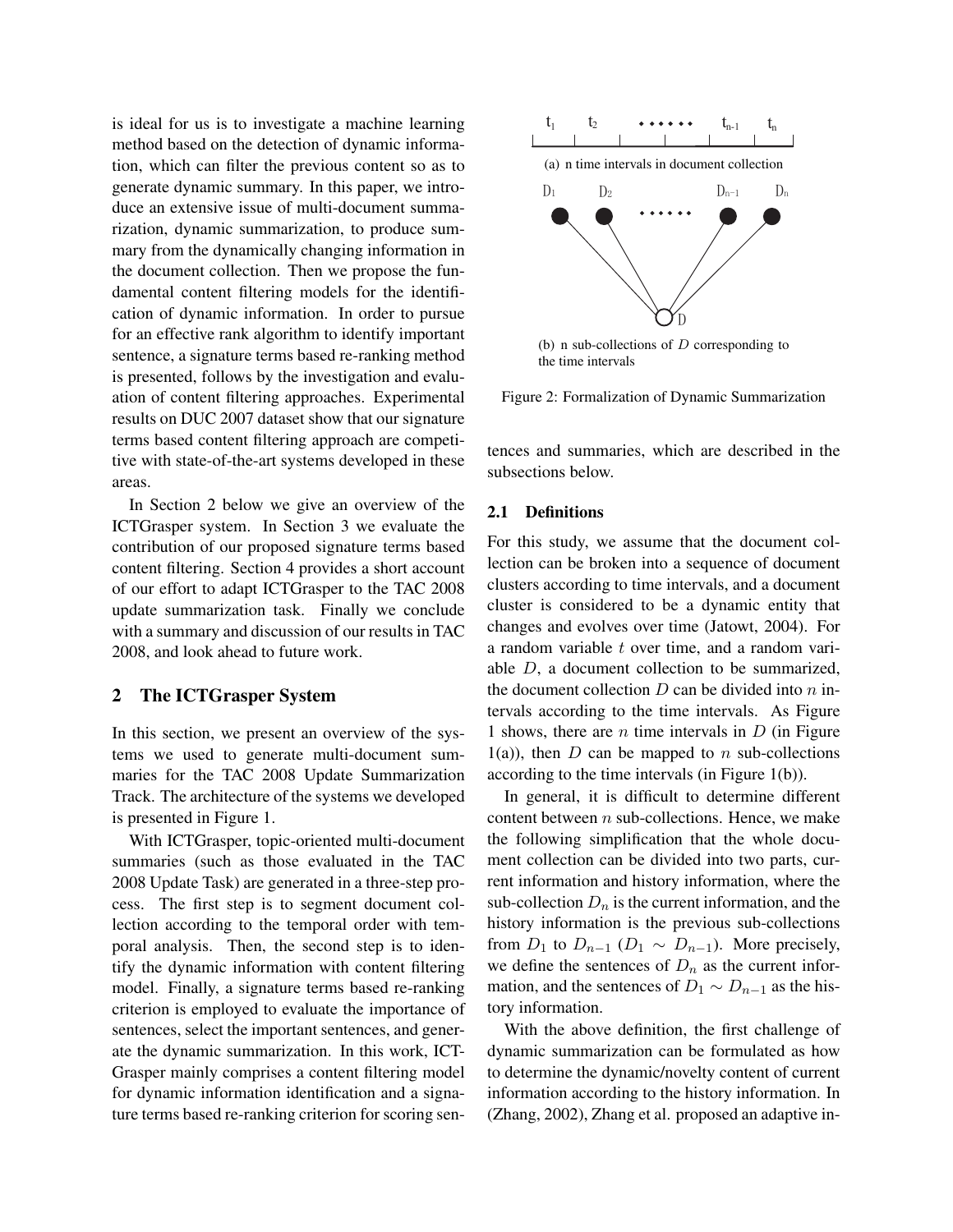

Figure 1: The framework of ICTGrasper system for dynamic summarization

formation system to make decisions about the novelty and redundancy of relevant document. In the following section, we will address our approach that employs content filtering to make decisions about the novelty and redundancy of current information.

#### 2.2 Content Filtering Models

As mentioned above, our objective is to construct summarization in dynamically changing document collection, and the first challenge is how to filter the redundant information from current information according to the history information. In order to filtering the redundant information, we use the degree of belongingness to measure the similarity of sentences between history information and current information. In this paper, degree is short for degree of belongingness. Since the aim of summarization is to extract content from a document collection, thus the summary of document collection is a proper subset of  $D_i$  with a special mapping, and this mapping relationship between document and summary can be represented as a variable  $f$ . Given the history information  $I_h$ , the current information  $I_c$ , degree, and mapping relationship  $f$ , there are three fundamental models for content filtering based on the objects to be filtered.

## 2.2.1 Document Filtering Model

The first content filtering model is document filtering model  $(DFM)$ , where the object to be filtered is document collection of current information  $I_h$  itself. In the model we assume that the dynamic content is the sentences of  $I_c$  except the sentences redundant to  $I<sub>h</sub>$ , and these redundant sentences can be filtered from  $I_c$  with a specified degree. For conve-



Figure 3: Document Filtering Model

nience, we use  $I_c - I_h$  to denote the document filtering model. As Figure 3(a) illustrates, the shadow of  $I_c$  is the changing content to be summarized. In general, the summary of a document collection has high relevant to its content. Thus, in order to save the calculating cost of redundant content, the map of  $I_h$  in summary space,  $f(I_h)$ , is used to substitute  $I_h$ , then we can obtain an alternative model,  $I_c - f(I_h)$ , in Figure 3(b). In order to discriminate these two varieties,  $I_c - I_h$  and  $I_c - f(I_h)$  are denoted by *DFM1* and *DFM2* respectively.

#### 2.2.2 Summary Filtering Model

The second content filtering model is summary filtering model  $(SFM)$ , where the object to be filtered is the summary of current information  $f(I_c)$ . In  $SFM$ , we assume that the dynamic summary can be generated by filtering the redundant sentences from  $f(I_c)$  according to  $I_h$ . Intuitively, there are fewer sentences in summary, thus the calculating cost of redundant content of SFM is lower than that of DFM. Similarly, in order to further save filtering cost,  $I_h$  can be substituted with  $f(I_h)$ , then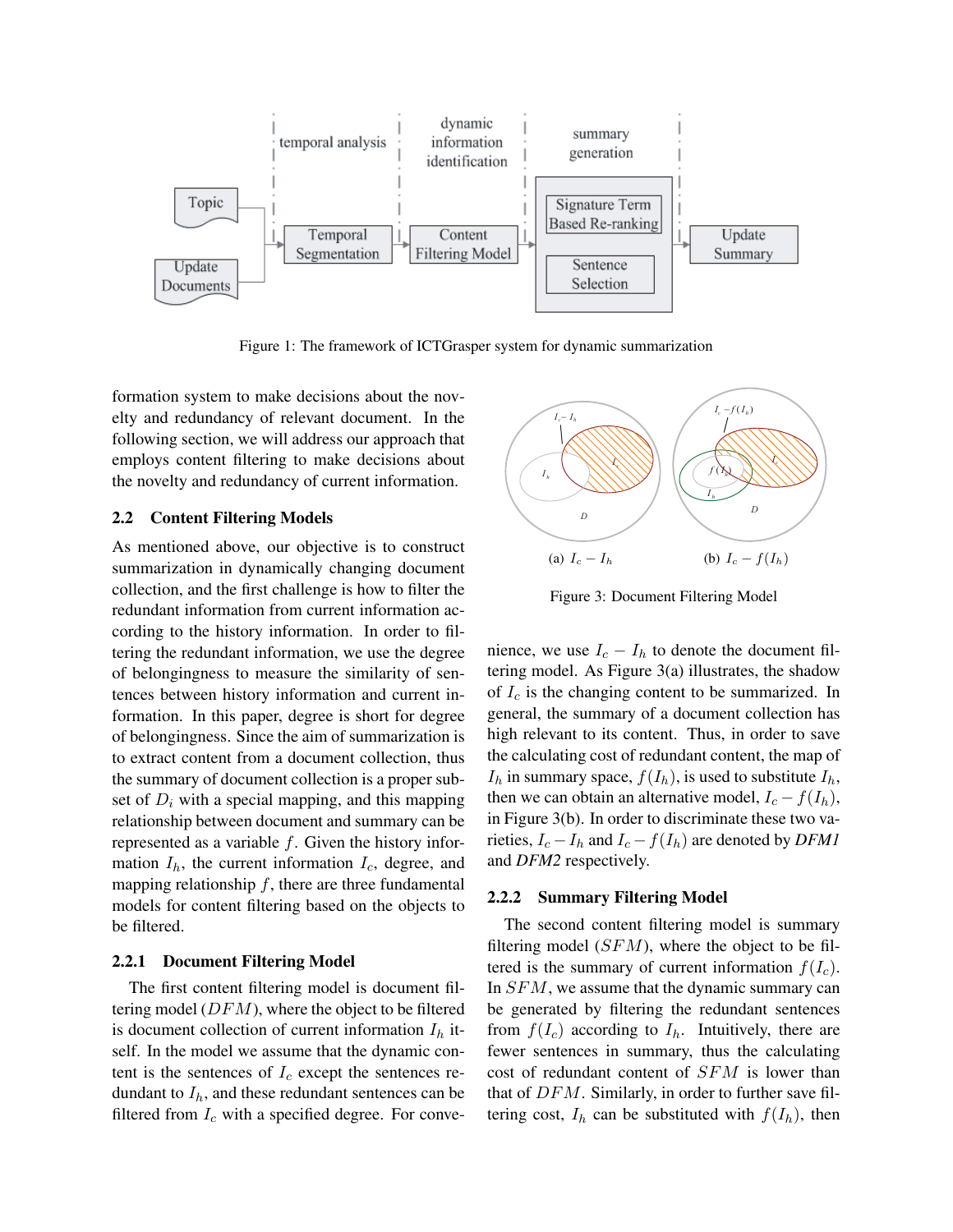

Figure 4: Summary Filtering Model



Figure 5: Union Filtering Model

two varieties of SFM can be obtained as shown in Figure 4(a) and Figure 4(b). For convenience, *SFM1* and *SFM2* are used to denote  $f(I_c) - I_h$  and  $f(I_c) - f(I_h).$ 

#### 2.2.3 Union Filtering Model

With the assumption that the relation between history information and current information cannot be omitted, the dynamic summary can be generated from the union of  $I_h$  and  $I_c$ , in that the third content filtering model can be presented as union filtering model  $(UFM)$ . Where the object of content filtering is the summary of the union of  $I_h$  and  $I_c$ . In like manner, two varieties of  $UFM$ ,  $f(I_c + I_h) - I_h$ and  $f(I_c + I_h) - f(I_h)$  can be obtained (in Figure 5). Here, we use *UFM1* and *UFM2* to denote them respectively.

#### 2.3 Signature Terms based Re-ranking

As mentioned in the above section, three fundamental models for content filtering were proposed. Once the content filtering model is certain, the remaining task is to purse for an effective rank algorithm to identify important sentences and generate dynamic summary. However, the importance of sentences is

difficult to measure for the sentence's length is limited. In order to identify important sentences, the term expansion approach is needed. In practice, for highlighting some domain terms in specified document collection, we need to determine which terms are important, where these terms are called as signature terms. Loosely, signature terms are those terms which occur significantly more than expected "at large" (Dunning, 1993). Several computation methods for signature terms have been developed in previous work (Conroy, 2007; Hickl, 2007), unfortunately, they are obtained from supervised approaches and hard to implement. So we build our own computation method described as below.

#### 2.3.1 Signature Term

In order to extract signature terms of document collection, we generate the n-grams of sentences in the document collection at first. The next step is to determine which n-grams are more important. In (Feng, 2004), Feng et al. proposed accessor variety criteria to extract meaningful string for Chinese document collection. They assumed that words have specific meanings because they are very widely used. With this assumption, we start our viewpoint that signature terms have wide usage and high occurrence for English, thus the signature terms can extract with two criteria, accessor variety  $(AV)$  and term frequency  $(TF)$ . The algorithm of signature term extraction to document collection consists of the following main steps:

- 1. Identify n-grams ( $n \leq 5$ ) of the sentences set of document collection and add them into suffix tree.
- 2. Statistic the term frequency of each n-gram, and calculate the accessor varieties of bi-grams and tri-grams with accessor variety criterion.
- 3. Decrease n-grams with less  $AV$  and less  $TF$  to reserve significant terms.
- 4. Refine significant terms with similar form and same accessor variety according to diversity of TF.

The AV criterion is an important factor for determining the independence of the terms. In usual,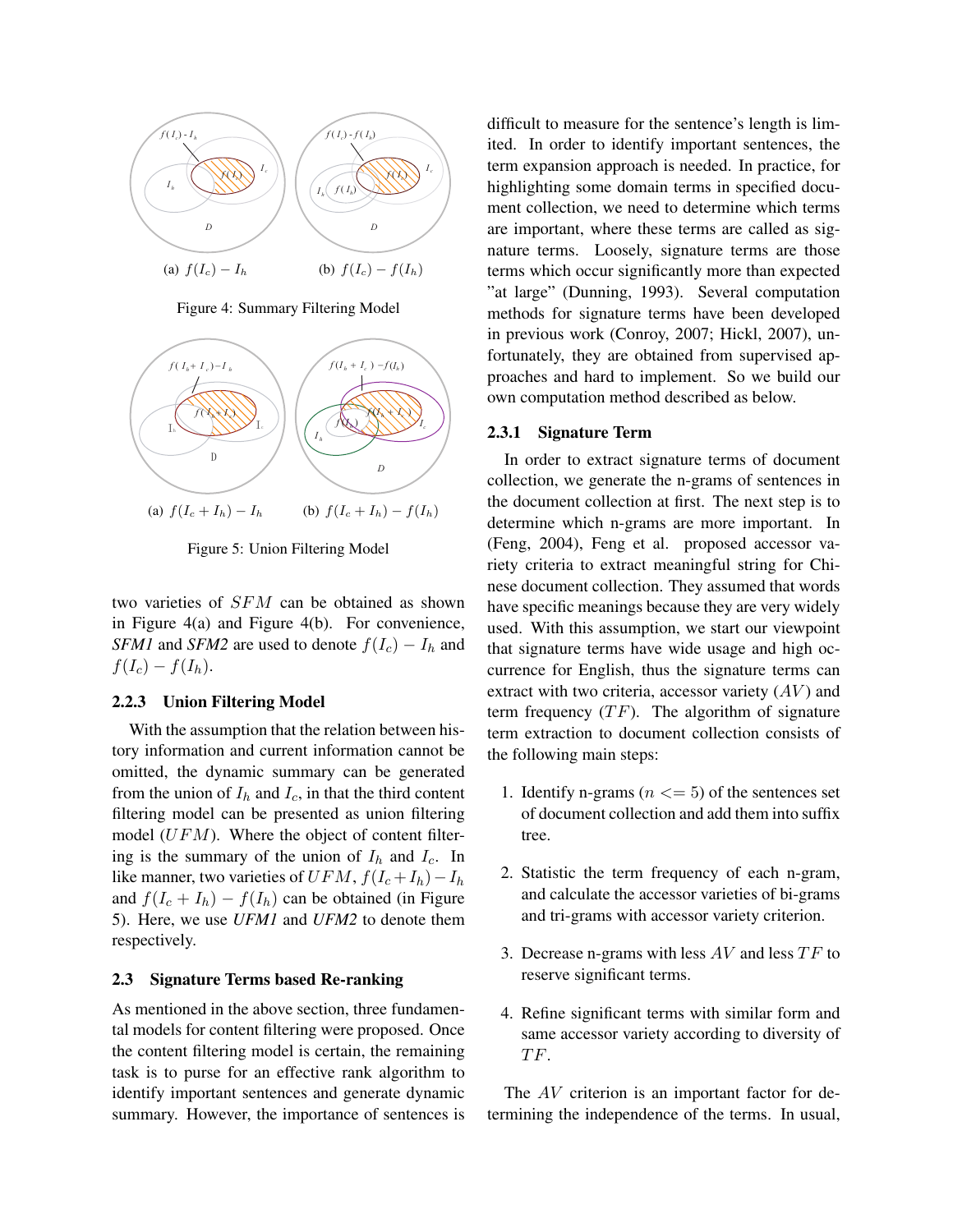the  $AV$  criterion is more important than  $TF$  criterion. In order to evaluate the significance of the terms quantitatively, we use the linear combination of  $AV$  and  $TF$  together as the hybrid score of term t.

$$
Score(t) = \alpha * AV(t) + \beta * TF(t) \tag{1}
$$

#### 2.3.2 Signature Terms based Re-ranking

For summarization algorithm with specified sentences ranking criteria, the term expansion provides a re-ranking criterion to determine importance of sentences with given signature terms. Normally, signature terms can be used to optimize similarity measure by combining with the uni-grams in the vector space model (VSM). In this paper, we adapt a linear combination to optimize importance measure of sentence as follows:

$$
Rank(s) = \alpha * cen(s) + \beta * sim(s, T) + \gamma * score(s|t)
$$
\n(2)

where s is a sentence, and  $Rank(s)$  is the importance rank of s. In the linear combination,  $cen(s)$  is the centrality of s calculated with LexRank (Erkan, 2004),  $sim(s, T)$  is the similarity between s and document collection's topic T,  $score(s|t)$  is the score of s by taking into account signature terms, and  $\alpha$ ,  $\beta$  and  $\gamma$  are the weight factors. For a specified sentence s, and the signature terms of s, the  $score(s|t)$  is computed as:

$$
score(s|t) = \sum_{i=1}^{k} score(t_i)
$$
 (3)

where  $t_1,...,t_k$  are the signature terms in s, and  $score(t_i)$  is the normalized score of  $t_i$  determined by  $AV$  or  $TF$ .

## 3 Experiments

In this section we discuss the performance of the system and analyze the contribution of the content filtering model and the signature terms based reranking criterion. We also analyze the performance of systems with comparison to the state-of-the-art top performing systems in previous DUC tasks.

Our proposed approach was trained on the DUC 2007 data of update task, using the content filtering models discussed in Section 2.2 and the signature terms based re-ranking criterion discussed in Section 2.3.



Figure 6: Effect of degree on content filtering models, where the ROUGE scores of degree from 0.1 to 1.0 with step 0.1 are plotted, and the highest values occurs when degree equals to 0.4.

The evaluation of our summarization approaches was driven by two questions: (1) Do the content filtering models produce summaries of acceptable quality, and which model is most suitable for dynamic summarization? (2) Does signature terms based re-ranking provide significant advantages?

#### 3.1 Performance of Content Filtering Models

To address the first question, we compare the ROUGE (Lin, 2004) scores generated from these three content filtering models. In Table 1, we present the results of three types of  $NaiveTCFM$  ( $DFM$ ,  $SFM$  and  $UFM$ ) with two degrees (1.0 and 0.4) respectively. As Table 1 shows, the difference of  $DFM2$  is not significant with different degrees ( $\lt$  $0.5\%$ ), while the differences of other models arrange from 1.1% to 2.3%. The results indicate that *UFM1* can be the optimal content filtering model for dynamic summarization. We also investigated how sensitive *UFM1* is with respect to degree from 0.1 to 1.0 with step 0.1. Figure 6 shows the ROUGE-2 scores and ROUGE-SU4 scores of content filtering models (*DFM1*, *SFM1*, and *UFM1*) for a range of degrees. This figure shows that R-2 and R-SU4 synchronously increase and decrease with variety of degrees. The highest values of both occur when degree is 0.4.

Table 2 gives further details on the performance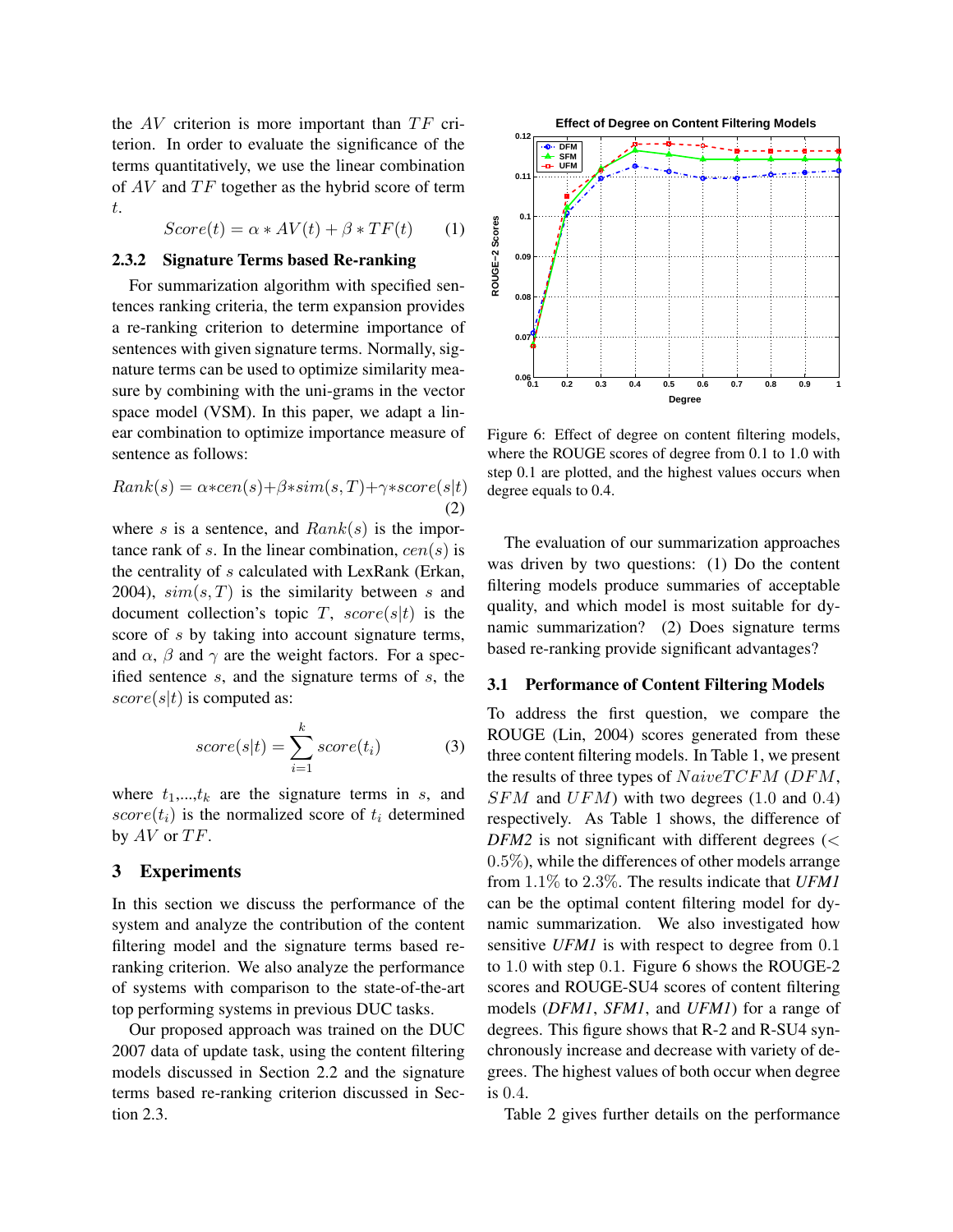Table 1: The results of three models for dynamic summarization, where the degree denotes the degree of membership in set, R-2 and R-SU4 are the scores of ROUGE-2 and ROUGE-SU4 on dataset of DUC 2007 update task.

|        | DFM1      | DFM <sub>2</sub> | SFM1                          | SFM <sub>2</sub> | UFM1      | UFM <sub>2</sub>                                                                                                        |
|--------|-----------|------------------|-------------------------------|------------------|-----------|-------------------------------------------------------------------------------------------------------------------------|
| Degree | R-2 R-SU4 |                  | R-2 R-SU4 R-2 R-SU4 R-2 R-SU4 |                  | R-2 R-SU4 | $R-2$ $R-SU4$                                                                                                           |
|        |           |                  |                               |                  |           | $0.1114$ $0.1450$ $0.1142$ $0.1482$ $0.1142$ $0.1482$ $0.1142$ $0.1482$ $0.11482$ $0.1063$ $0.1492$ $0.10268$ $0.13847$ |
|        |           |                  |                               |                  |           | 0.1126 0.1467 0.1146 0.1478 0.1165 0.1495 0.1142 0.1482 0.1180 0.1506 0.1050 0.1398                                     |

comparison with stat-of-the-art systems and generic baseline of DUC 2007 update task, where the ROUGE scores are the values obtained when degree is 0.4. LCC, IIIT and NUS are the top three systems this year, and the scores of these three systems and generic baseline are provided by DUC. With comparison to these systems, our *UFM1* can exceed LCC on ROUGE-SU4 about and 5.2% on ROUGE-2. Moreover, with comparison to the 2nd rank system IIIT, our *UFM1* can gain improvement about 19.8% and 11.4% on ROUGE scores respectively. The results confirm our hypothesis about the benefits of content filtering models for dynamic summarization.

Table 2: Performance comparison with state-of-the-art systems of DUC 2007 update task, where UFM1 represents the performance of our proposed union filtering model, LCC, IIIT, and NUS are the top performing systems.

| ROUGE-2 | ROUGE-SU4 |
|---------|-----------|
| 0.1180  | 0.1506    |
| 0.1119  | 0.1431    |
| 0.0985  | 0.1352    |
| 0.0962  | 0.1325    |
| 0.0850  | 0.1225    |
|         |           |

#### 3.2 Performance of Signature Terms

To address the second question, we compare the results of the system signature term based *UFM1* (*UFM1-S*) and the system without consideration signature term *UFM1* (*UFM1-N*) in Table 3. Not surprisingly, performance improvement for both ROUGE-2 and ROUGE-SU4 is very obvious. With comparison to LCC, *UFM1-S* can gain improvement about 8.9% and 10.5% on both two scores of ROUGE respectively. Interestingly, the re-ranking score of *UFM1-S* is not depend on the AV score but the  $TF$  score of signature terms, that can be thought of the  $TF$  score as being more precious, in that the signature terms have been filtering by  $AV$  score that is,  $TF$  score can be seen a fusion score by combination with  $AV$  and  $TF$ .

Table 3: The performances of signature terms, where UFM1-N is the system with UFM1 but without consideration signature terms, and UFM1-S is the system with signature term based UFM1.

| System | ROUGE-2 | ROUGE-SU4 |
|--------|---------|-----------|
| UFM1-S | 0.1219  | 0.1581    |
| UFM1-N | 0.1180  | 0.1506    |
| LCC.   | 0.1119  | 0.1431    |

## 4 Results in TAC 2008 Update Summarization Task

The update summarization task in TAC 2008 required participants to generate 100-word summaries of 48 clusters of 25 newswire documents each in response to short questions about their content. In order to summarizing the dynamic information, we employed our proposed signature terms based content filtering to construct the dynamic summaries. With the content filtering models proposed in Section 2.2, three varieties of summaries, Run 14, Run 65, and Run 44, were then constructed with corresponding to UFM1, SFM1 and SFM2 respectively. The three submitted runs of ICTCAS's ICT-Grasper (Run 14, Run 44 and Run 65) obtained very competitive results across all evaluation metrics for the TAC 2008 Update Summarization Track. ICT-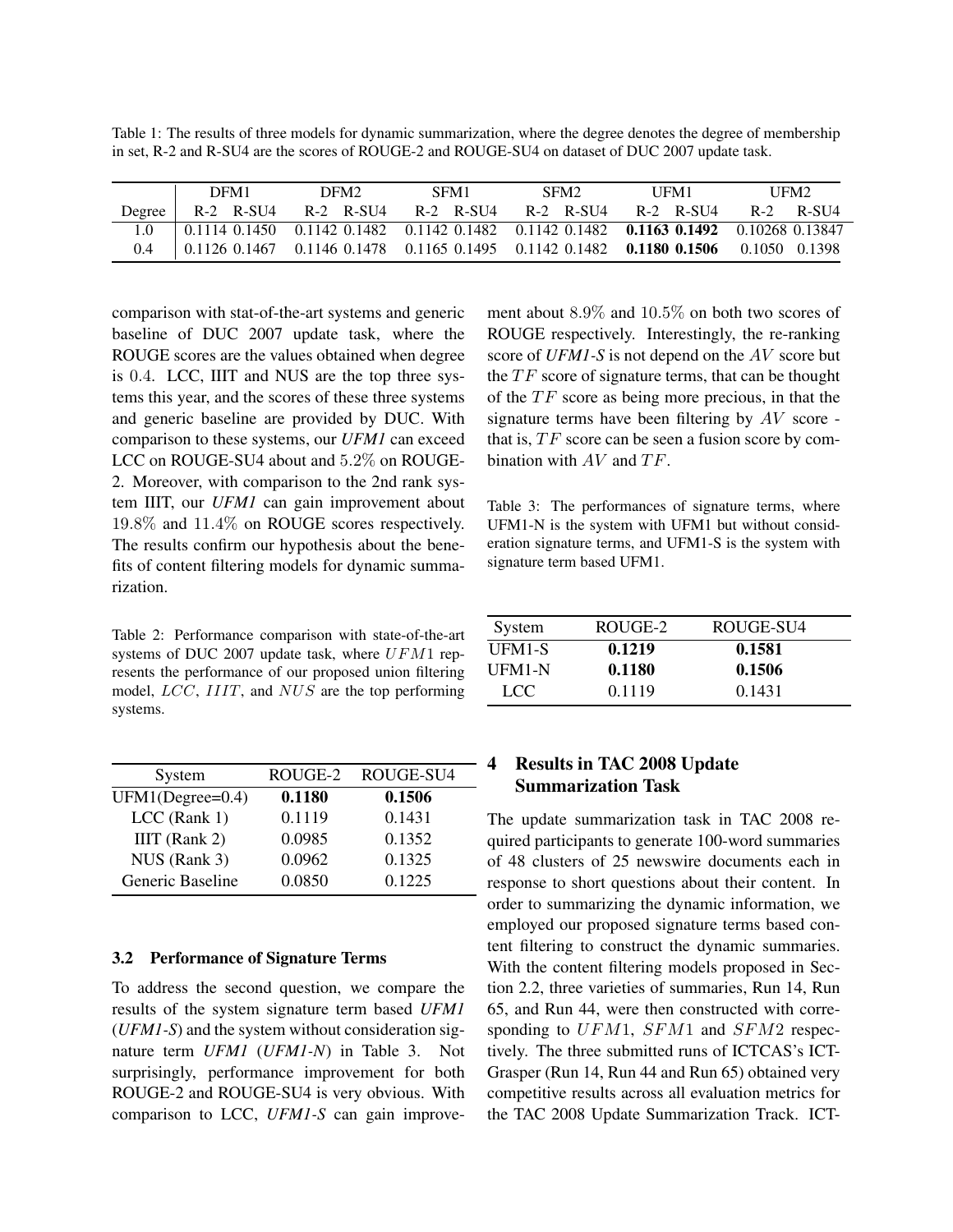Grasper (as Run 14 and Run 65) placed 3rd and 5th out of 71 runs participating in the ROUGE-2 evaluation, and placed 5th and 9th out of 71 runs participating in the ROUGE-SU4 evaluation. Moreover, these two runs of ICTGrasper obtained the top 2 places in the BE evaluation. In the manual evaluation, the runs of ICTGrasper are also very competitive, and the two runs of ICTGrasper placed 2nd and 3rd in the average modified (pyramid) score. On these metrics, the upper bound of the confidence interval overlaps with the lower bound of the confidence intervals of 4 human summarizers (A, B, E, and C).

Table 4: The evaluation results of TAC 2008 top performing systems, where  $R - 2$  and  $R - SU4$  stand for the ROUGE-2 and ROUGE-SU4 scores in ROUGE evaluation. For convenience, only four runs with stable performance are illustrated in this table, and Run 14 and Run 65 are two runs of ICTGrasper.

|     | <b>ROUGE</b>                                            |  |                 |               | <b>BE</b> |               |
|-----|---------------------------------------------------------|--|-----------------|---------------|-----------|---------------|
| Run | R2                                                      |  | Rank R-SU4 Rank |               | BE        | Rank          |
| 14  | $0.09776$ 3 $0.13295$ 5                                 |  |                 |               | 0.06480   |               |
| 65  | $\begin{array}{cccc} 0.09559 & 5 & 0.13151 \end{array}$ |  |                 | 9             | 0.06293   | $\mathcal{D}$ |
| 43  | 0.10395                                                 |  | 1 0.13646       |               | 0.06267   | $\mathcal{R}$ |
| 60  | 0.09449                                                 |  | 6 0.13583       | $\mathcal{R}$ | 0.06203   |               |

For there is no history information for the first sub-collection, the summarizing process of Document Set A is no difference from static summarization. Therefore, the performance of dynamic summarization should focus on the evaluation on the second sub-collection, Document Set B. In order to prove the effectiveness of our proposed approach, we first investigate the performance of ICTGrasper on the second document set. The best run of ICT-Grasper (Run 14) placed 1st on the modified Pyramid score-B scores, 2nd on the average numSCUs-B scores in manual evaluation. And in the automatic evaluation, Run 14 obtained all the first places on ROUGE and BE metrics. As Table 5 shows, the performance of our propose approach is very significant on Document Set B. Furthermore, we conducted another experiment to compare the performance of TAC 2008 top performing systems on two sub-collections respectively. As Figure 7 shows, al-



Figure 7: Performance comparison of TAC 2008 top performing systems on document set  $A$  and  $B$ , where Run 14 is the system with our proposed approach.

though the best run of ICTGrasper (Run 14) can not perform the best on Document Set A, Grasper can obtain significant improvement on the second document set. This figure illustrates our proposed approach is really effective for dynamic summarization with time going. Moreover, we believe that when a more significant performance obtained in static summarization, our system will give a more significant performance.

Table 5: The performances of Grasper's best run (Run 14) on the Document Set B.

| Metric                | Score | Rank |  |
|-----------------------|-------|------|--|
| mod Pyramid score - B | 0.344 |      |  |
| numScus - B           | 4.063 |      |  |
| ROUGE-2 Recall - B    | 0.101 |      |  |
| ROUGE-SU4 Recall - B  | 0.137 |      |  |
| <b>BE</b> Recall - B  | 0.076 |      |  |
|                       |       |      |  |

## 5 Conclusion and Future Work

In this paper, we introduced a novel summarization approach for dynamic information with content filtering models, and three fundamental models for content filtering as the objects to be filtered were presented. Furthermore, in order to further improve the precision and effectiveness of dynamic summarization, a novel approach of signature term extraction was proposed to rerank the importance of filtered content. With the signature term based reranking, our union filtering model yields significant